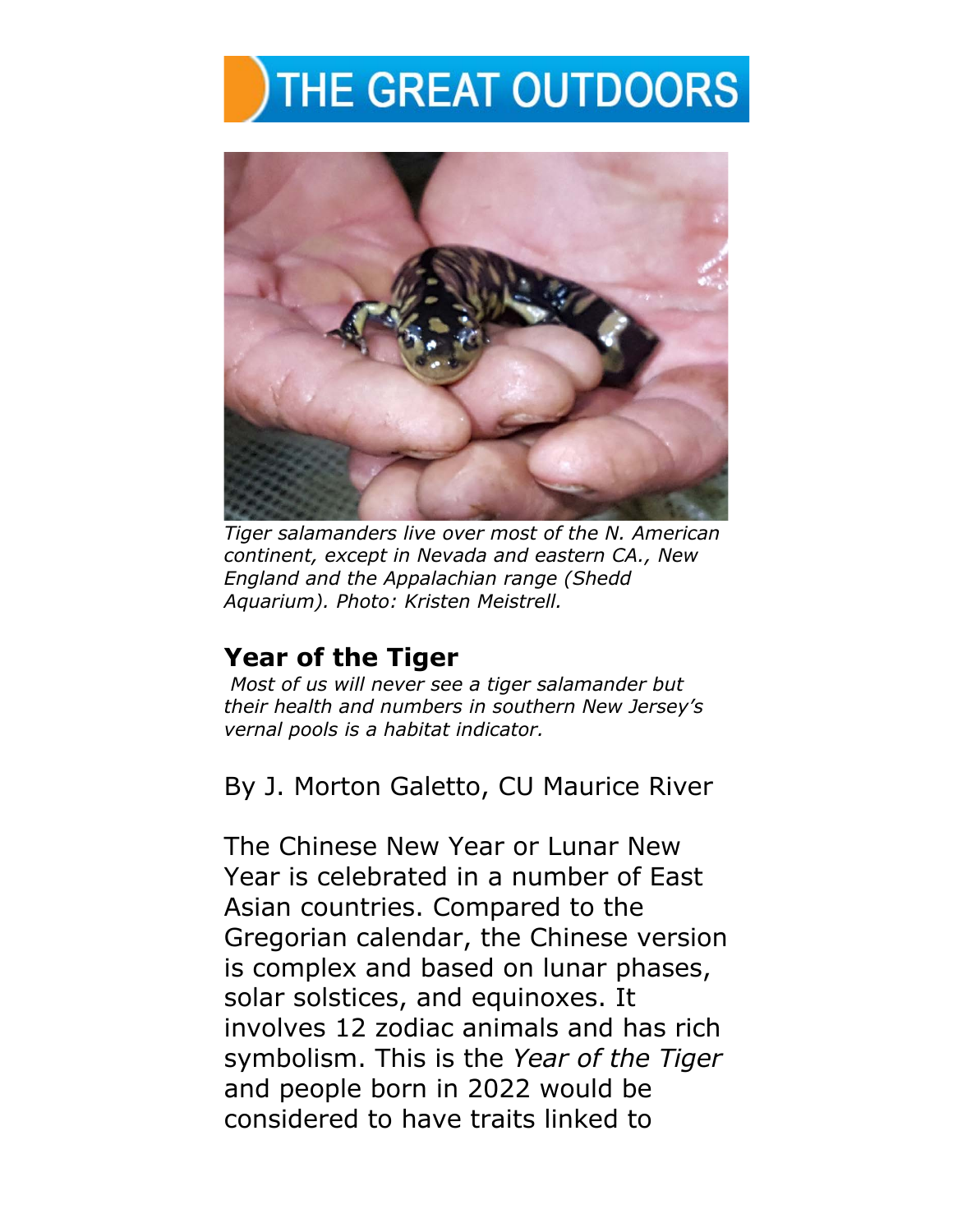strength, bravery, and the exorcising of evils.

When China adopted the Gregorian Calendar in 1947 they renamed the New Year celebration the Spring Festival. The traditional event was curtailed by the Chinese government beginning in 1967 during the Cultural Revolution, but in 1980 reforms led to its reinstatement.

So in honor of the Chinese New Year I have unilaterally decided that the "Year of the Tiger" will be officially designated for celebrating the *tiger salamander* – since it is North America's largest landdwelling salamander. The New Year began January 1, 2022, so let's dig out the red paper lanterns, fire crackers, banners, your Chinese dragon parade puppet, and some poles and we'll boogie on down the trail.

Okay, I'm a sucker for a seasonal story hook. Tiger salamanders are fossorial and like all amphibians part of their lifecycle is land-based and part is aquatic. They are characterized by a gill-breathing larval stage. In the winter, on mild days between late October and March, adult salamanders return to the breeding ponds from which they metamorphosed to celebrate the New Year; well, okay – to mate.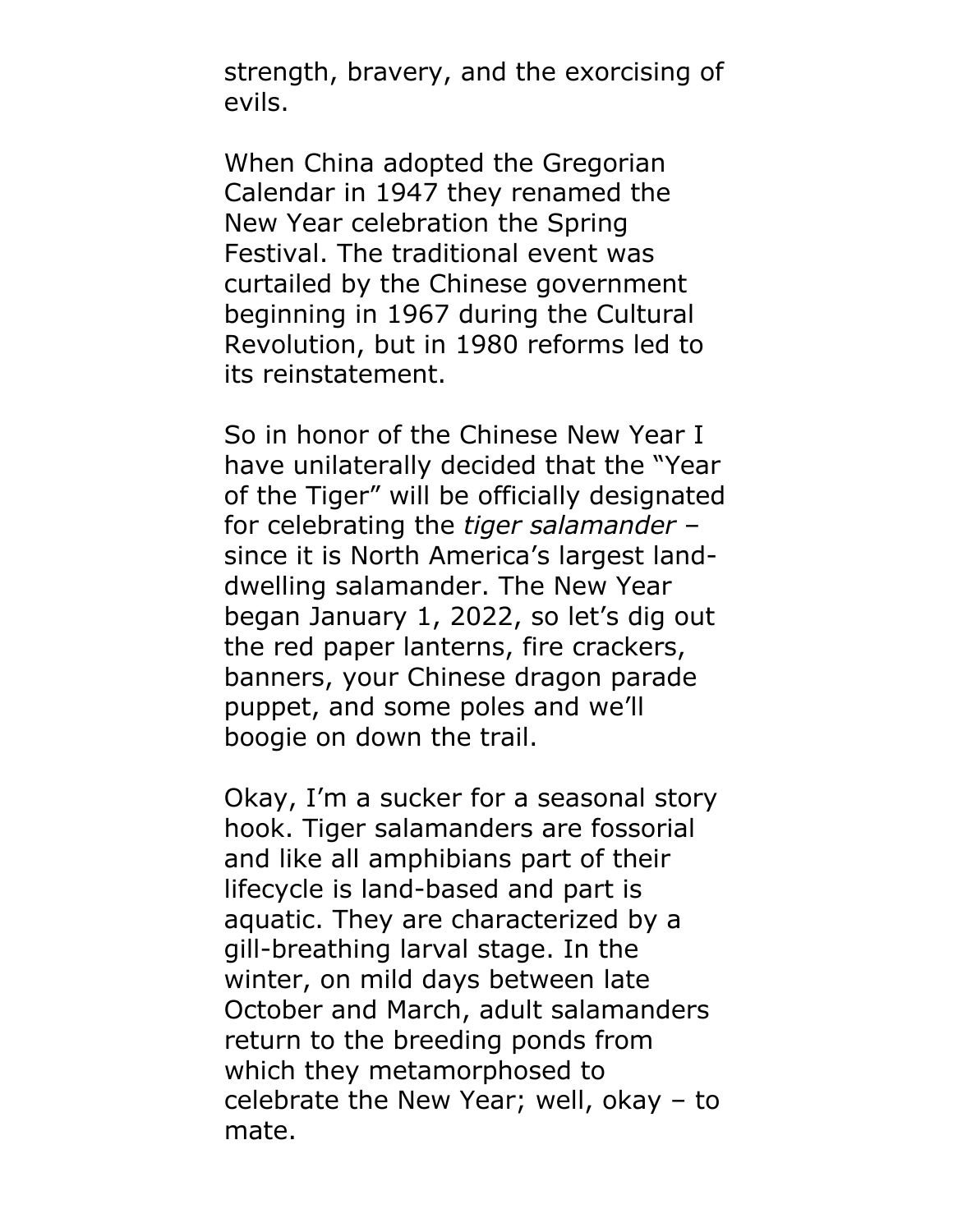Vernal ponds are especially important to this species. These are characterized by a depression that holds water seasonally, generally winter and spring, but is dry part of the year. The seasonal dry condition means it will not support fish that would predate on salamanders and their eggs. The New Jersey Division of Fish and Wildlife maintains a database of vernal pools because they are critical to the breeding success of a number of amphibian species. Degradation of these pools by pollution or invasion by exotic plants can destroy crucial breeding habitat. Fertilizer or lime from lawns can also render a pond uninhabitable. Some of our endangered creatures are especially vulnerable to changes in pH. For example pine barrens treefrogs need acidic waters, and the introduction of lime can be a death sentence. While wildlife managers have been able to create artificial vernal pools for tiger salamanders with some varying degrees of success, the survival of these and similar species depends on protection of the vernal ponds that already exist.

In New Jersey, conservation agencies and organizations rate properties based on habitat qualities when they are ranking lands for protection or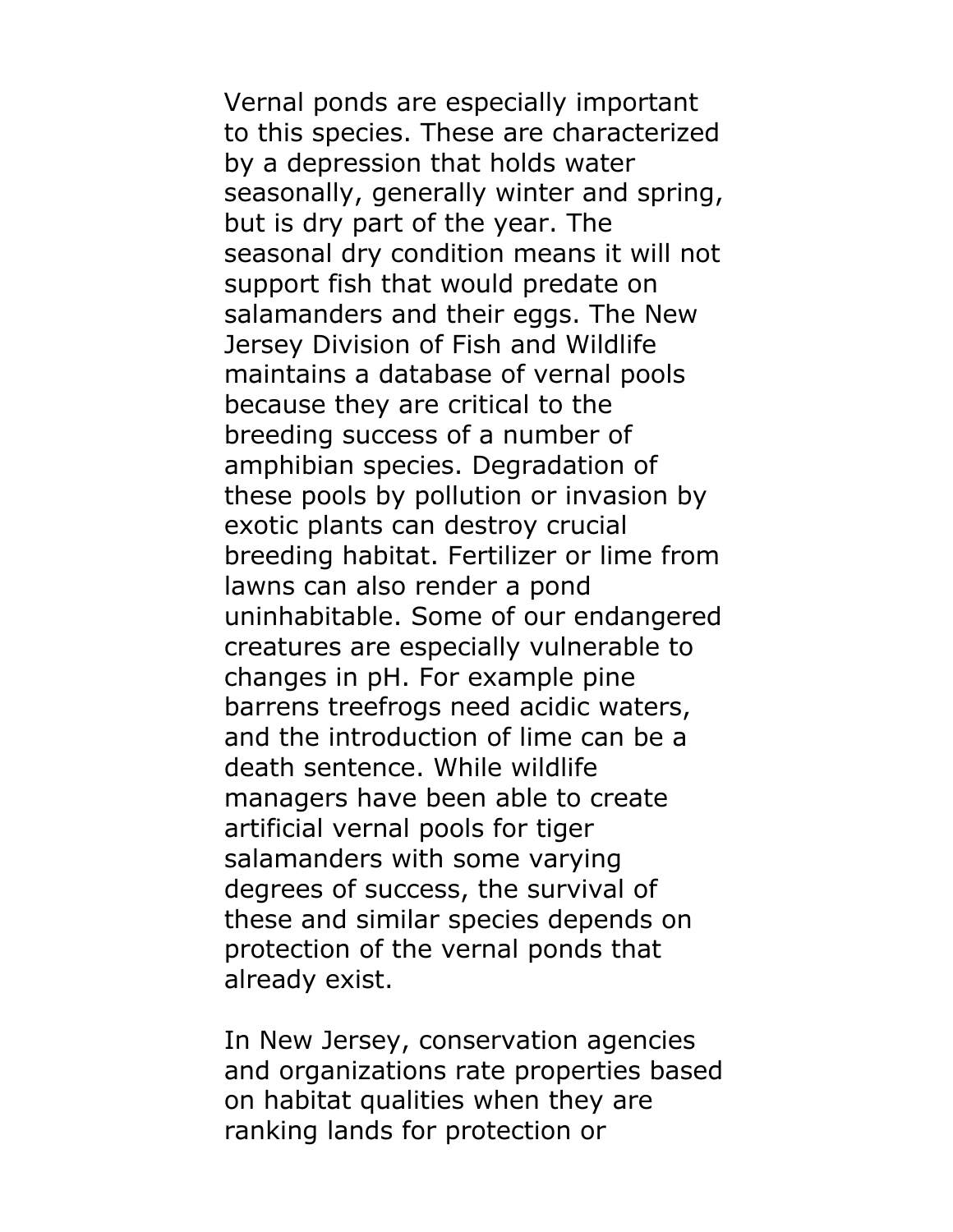preservation. A vernal pond would be an example of a highly desirable habitat feature. You may recall in a prior article we talked about CHANJ – or Connecting Habitats Across NJ. This NJDEP program involves linking suitable habitats, as well as providing safe passage between them on roadways. This is very important to a host of creatures, especially those that rely on various habitat types. Our amphibians and reptiles are especially prone to roadway fatalities, so safe habitat corridors are important to survival.

Back to mating, this time of year male and female adults return to their natal ponds where males nudge prospective mates with their rounded snouts. A female will nudge back if amenable. The male will deposit spermatophores on the bottom of the pond and the female will deposit them in her cloaca, where they will be fertilized. Egg-laying typically takes place from January to March, surely in celebration of the Chinese New Year, don't you think?

Aquatic plants are also important in that the female will deposit her eggs on vegetation or twigs in the pond. Her clutch will be 5-122 eggs (average 50 per mass). One female can lay 250-350 eggs, deposited in various locations in five to eight different masses. Eggs might dry out if water levels drop; they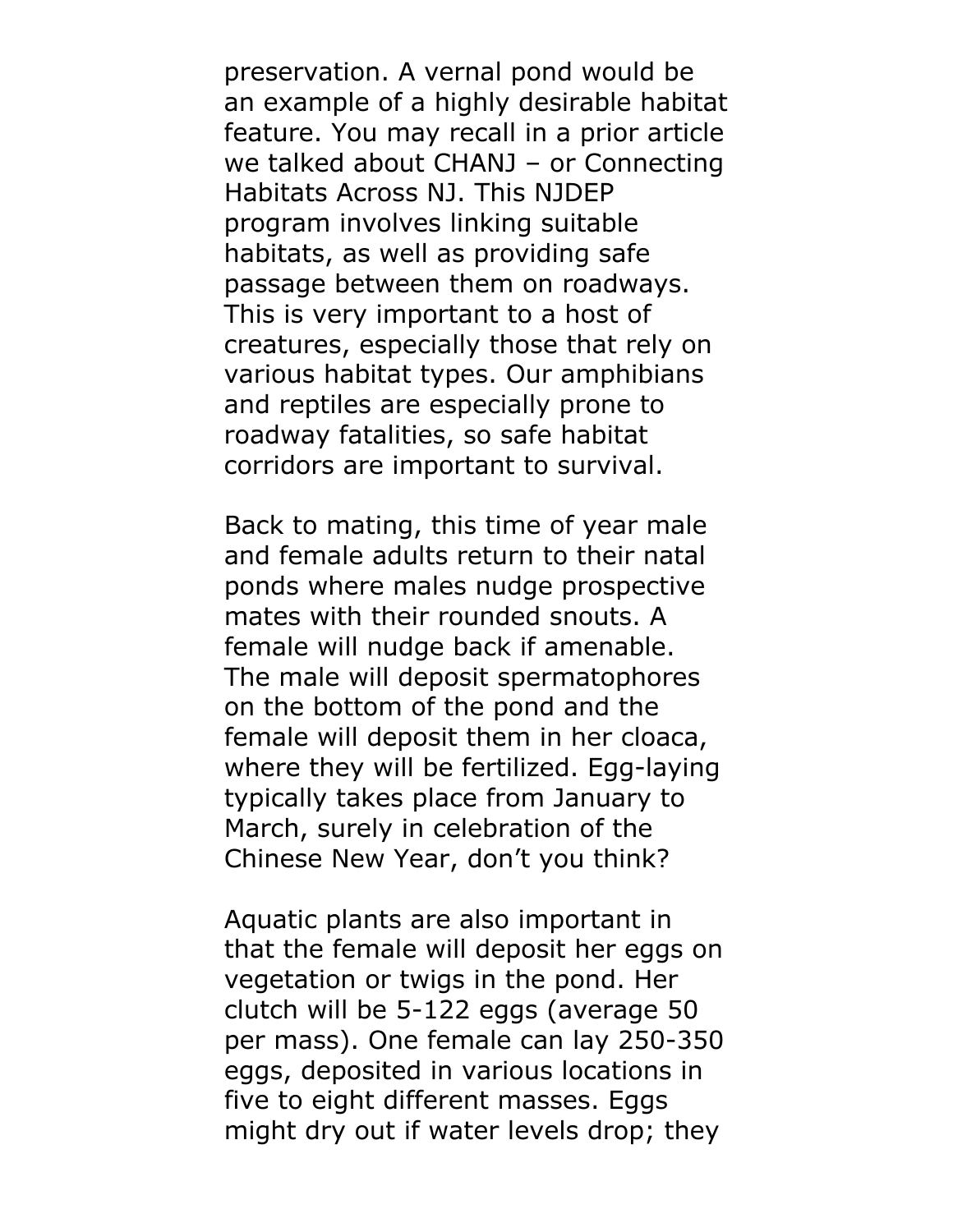can also freeze, causing mortality. So numerous locations and the selection thereof are important.



*The laying of egg masses is normally at night. The female deposits them in a pond about one or two days after insemination. Photo: Rob Zappalorti*

Eggs will hatch between March and April, having incubated for 30-50 days. Some remain in their aquatic form for their entire lives. The adults can live an average of 10-16 years. Breeding sites in NJ are pretty much limited to Cumberland, Cape May, and Atlantic counties.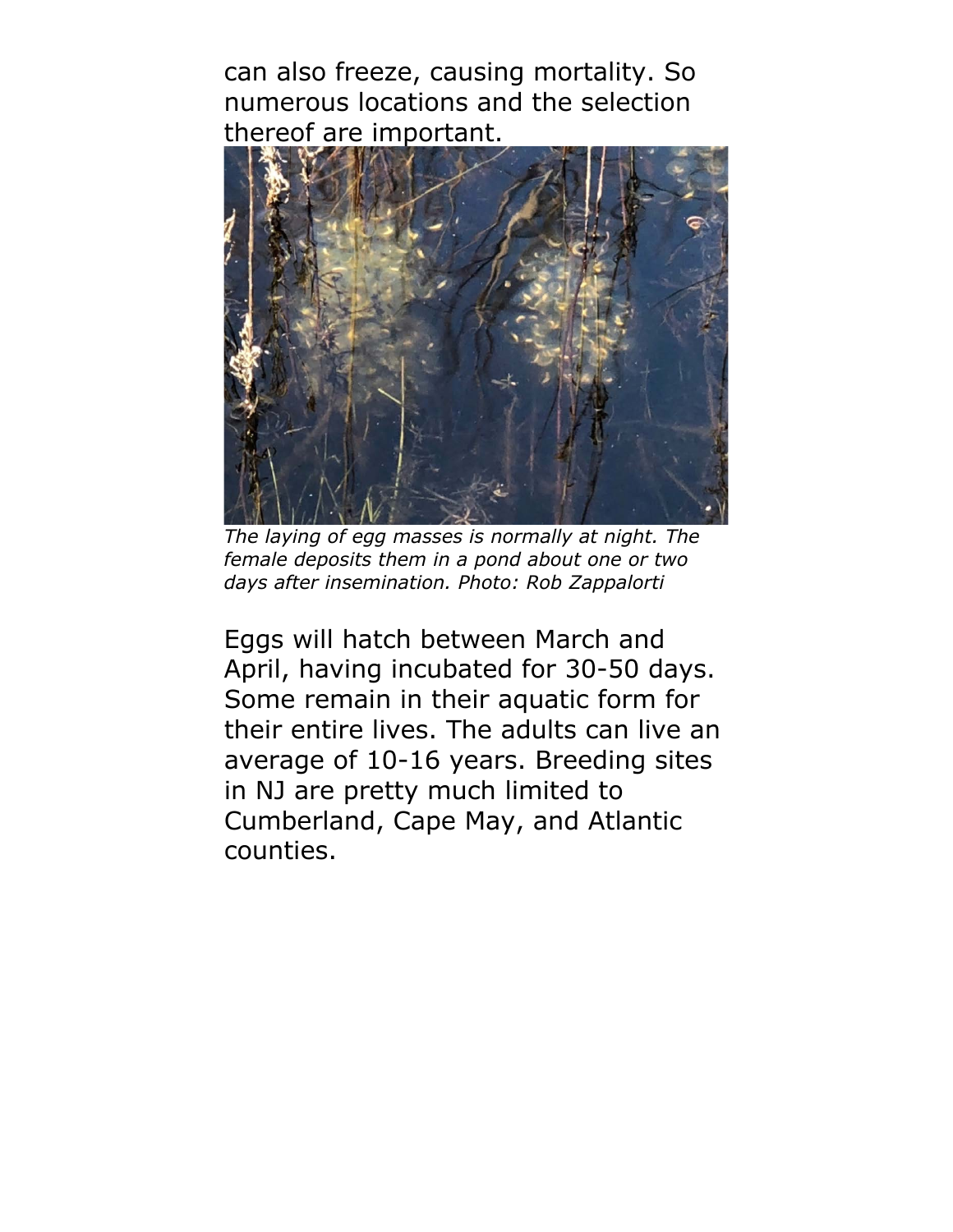

*In the larval stage the juvenile tiger salamander has gills, and some remain in the larval stage for their whole life. Photo: Robert Zappalorti.*

You're unlikely to see a tiger salamander out of a pond since they spend most of the year underground in burrows, commonly more than 2' beneath the surface. So what do they look like? They are stocky creatures with a rounded snout, a thick head, strong legs, and a long tail. They are 6- 8 inches long and weigh about four and a half ounces (the National Zoo suggests lengths up to 13-14 inches). The name "tiger" comes from the dark barred striping on their bodies, but this can be variable and displayed more as blotches. Their bodies are dark brown or black, with yellow, golden, or olive stripes on their backs, patterned in blotches or bars.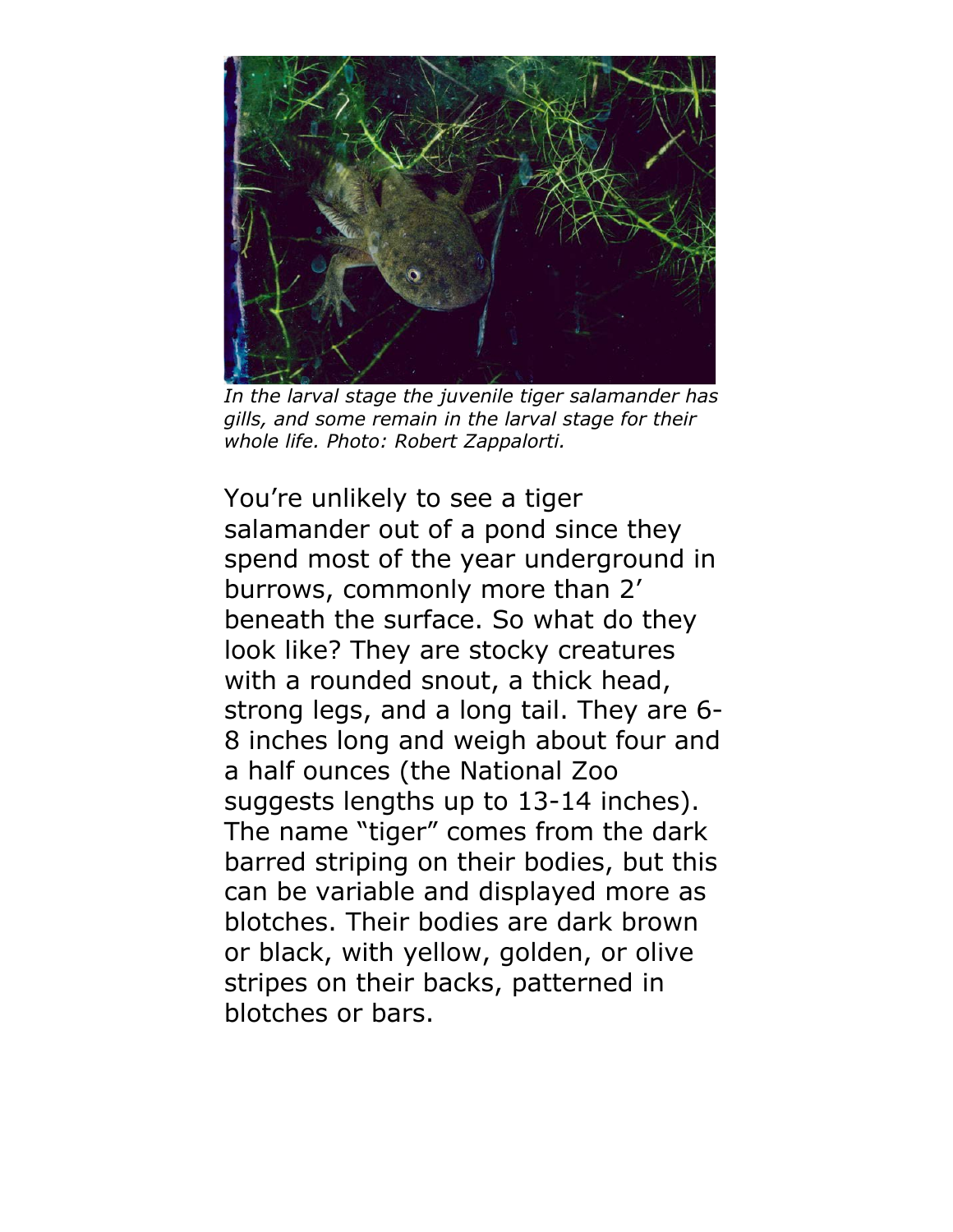

*A tiger salamanders markings vary they can be blotched like on this one's body. Or more striped in a appearance like on this one's tail. They can regenerate a limb if one is lost. Photo: Kristen Meistrell.* 

They eat worms, snails, insects, spiders, tadpoles, mollusks, very tiny fish and small invertebrates, and they will also eat the larvae of tiger and other salamanders. Other species like badgers, snakes, bobcats, coyotes, otters, turtles, and owls include them on their menu. Camouflage is their key defense. However, they will also raise their rear legs and wag their tail when threatened. They have a noxious sticky substance that they excrete from tail glands that can dissuade attacking predators. Fish and toads sometimes eat salamander larvae and in turn also produce a poisonous mucus.

Like most amphibians tiger salamanders have porous skin through which they can breathe, making them